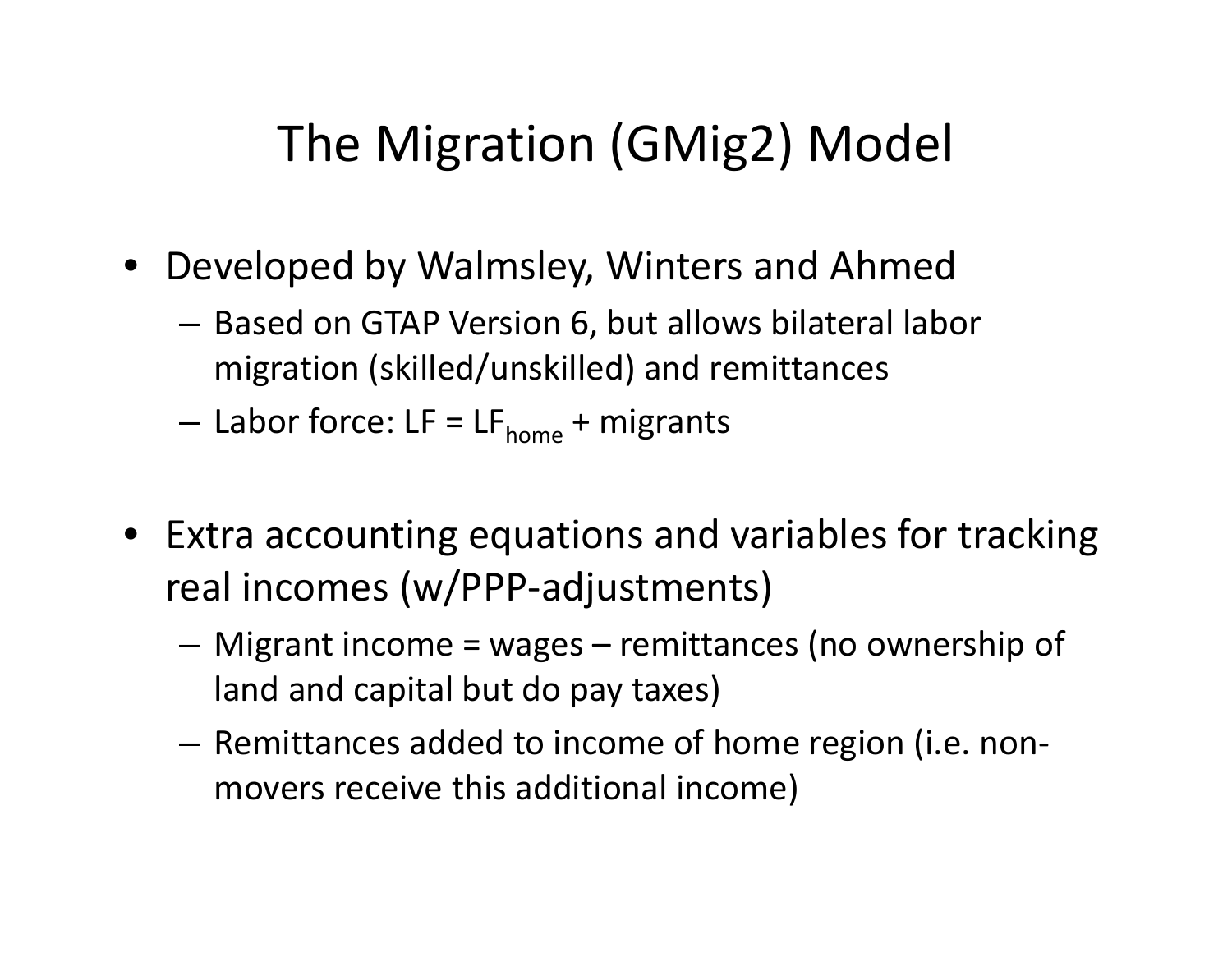## The GMig2 Model (cont.)

## •New data:

- –Bilateral migration data (Walmsley et al, 2005)
- – Matrix of bilateral remittances (Parsons et al, 2007): these determine the share of migrant income that is sent back home
- –Labor skill splits (Docquier and Marfouk, 2005)
- Some key assumptions:
	- –Perfect substitution of foreign and domestic workers in all sectors
	- –Participation rates for migrants same as in home region
	- – Migrants respond to wage differentials in different regions according to elasticity E<sub>mig</sub>
	- – Database construction assures that wages of migrants are somewhat less than average wages in host country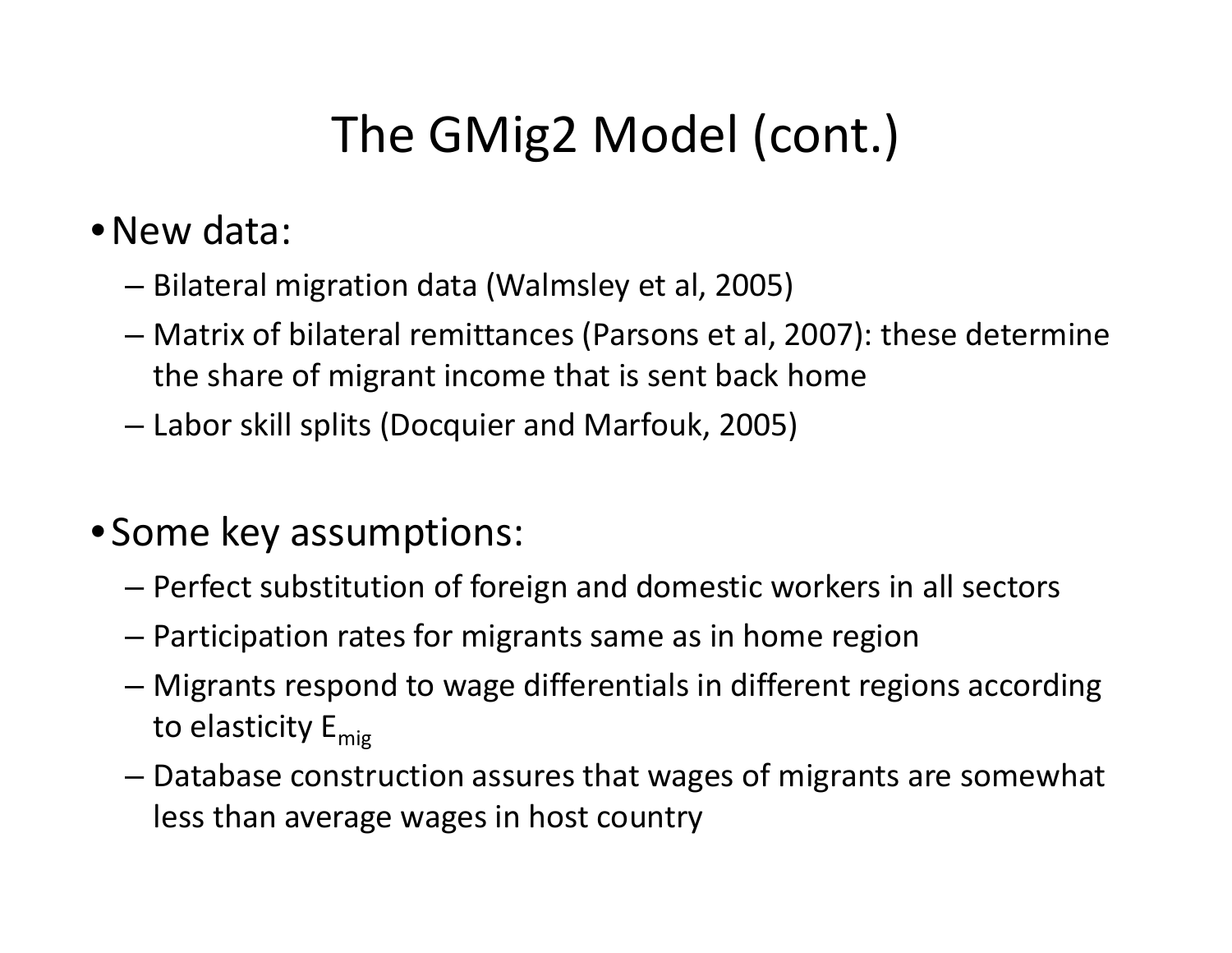## Allowing endogenous labor movement

- Examples of closure swaps
	- To allow endogenous movement of workers from exporting to importing regions swap c\_MIGNOSP(LAB\_COMM,LEXP\_REG,LIMP\_REG) = SLACKENDMIG(LAB\_COMM, LEXP\_REG,LIMP\_REG)
	- c\_MIGNOSP is the change in the number of migrant people of labor class *i* who move from LEXP\_REG to LIMP\_REG
	- To prevent migration within <sup>a</sup> given country: swap c\_MIGNOSP(LAB\_COMM,REG,REG) <sup>=</sup> SLACKENDMIG(LAB\_COMM,REG,REG)
	- There are other complications (i.e. dealing with negative return flows)
- One can test either exogenous shocks to migration or factors that might be thought to influence endogenous migration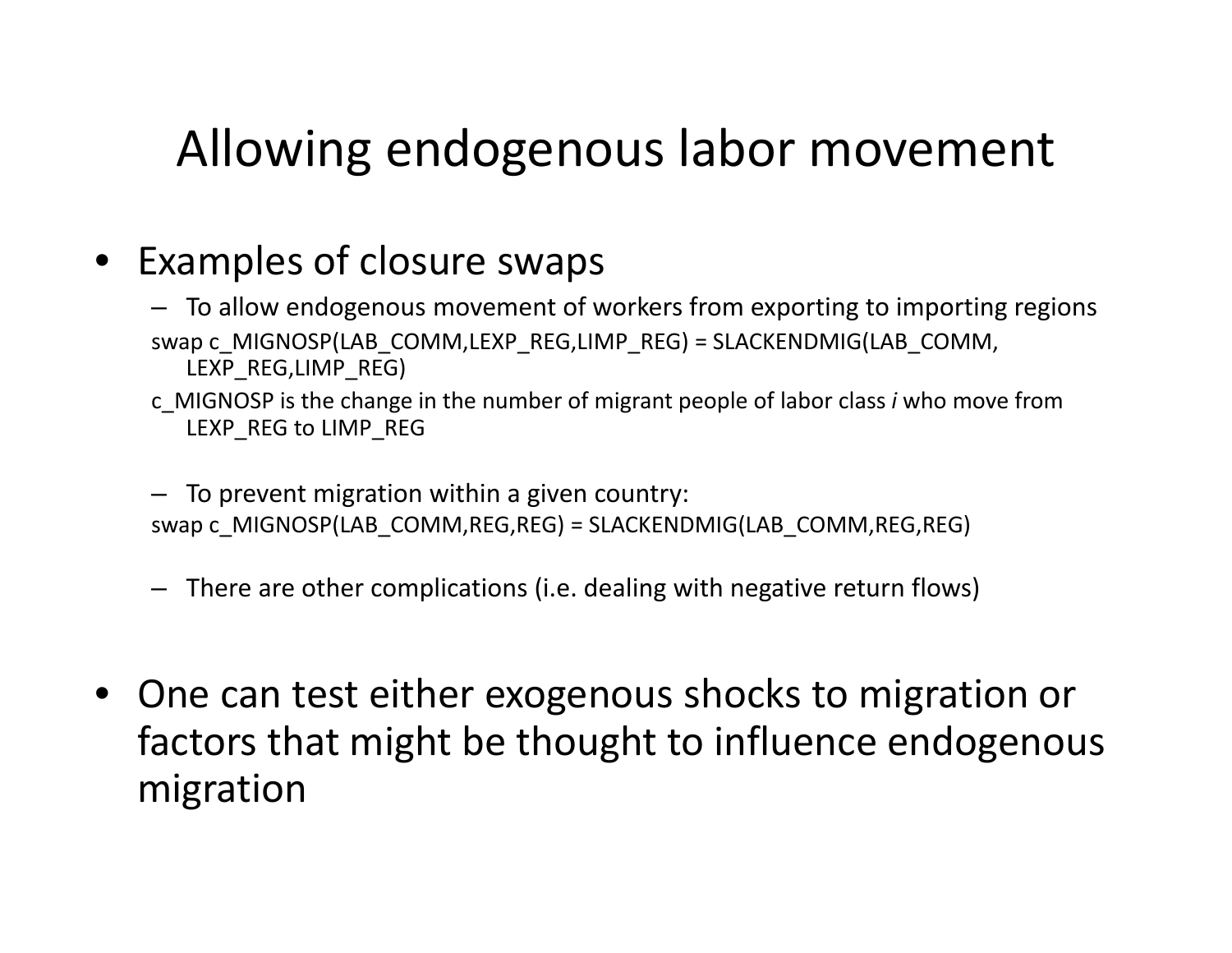## Migration Model Sub‐Groups

- 1. Migration shock of unskilled workers (Mexico to US) with and without unemployment
- 2. Differentiated policies for immigration of skilled and unskilled workers in Germany
- 3. Interactions of recession (through negative technology shocks) with migration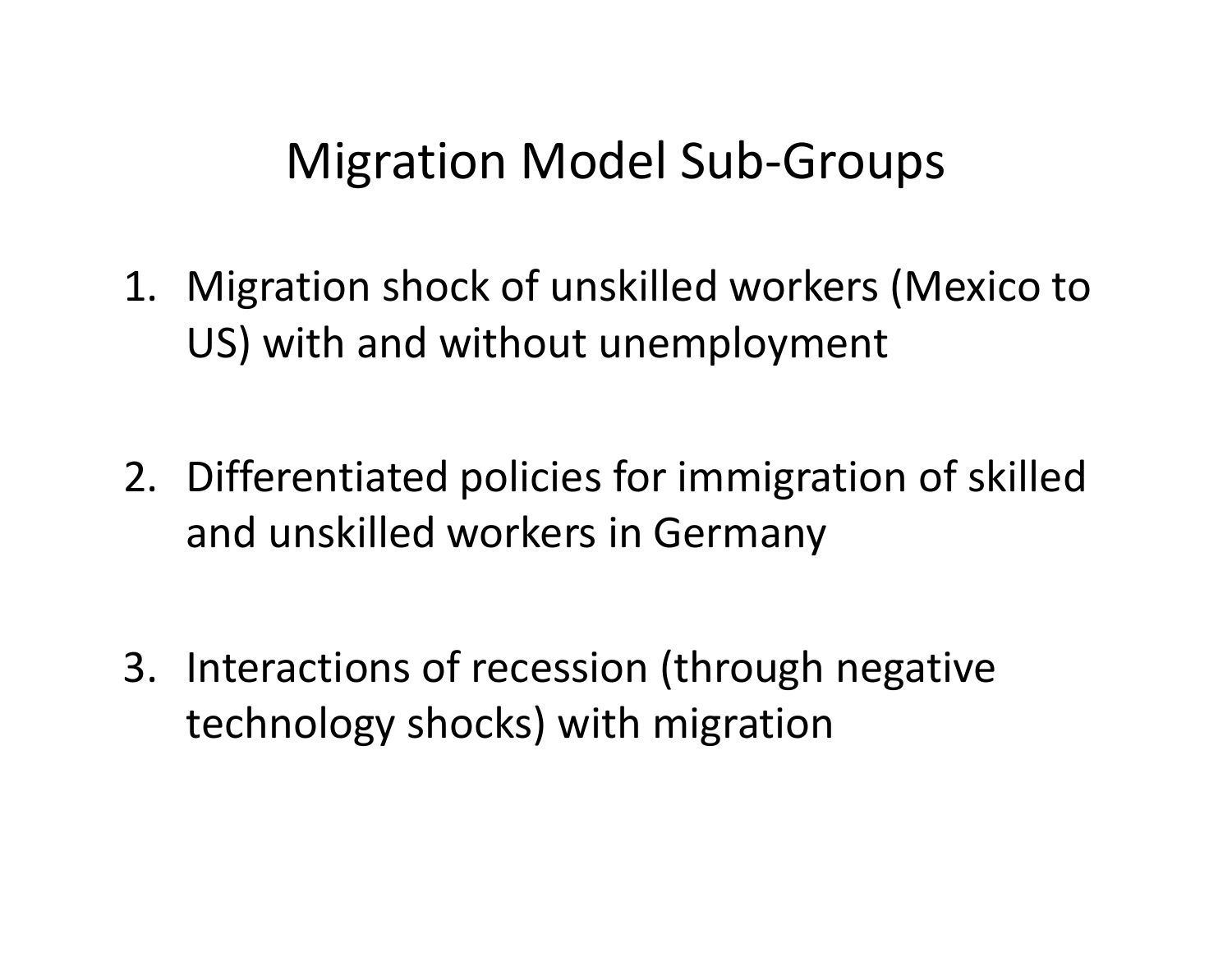## Objective / Research questions

- $\bullet$  To study the effects of migration (shock of 3 million unskilled workers) from Mexico to USA on both economies
- $\bullet$  Two situations:
	- 1. No unemployment in USA ; all migrants are absorbed (real wage adjusts)
	- 2. Unemployment in USA (real wage is fixed)
- $\bullet$ Assumption: Migrants can return home except Mexico
- $\bullet$  Questions:
	- –Are Mexicans "stealing" American jobs?
	- – $\;\;$  How does bilateral migration affect home and host countries, in terms of real wages; GDP; production; investment; trade balance and terms of trade?
	- –Are results sensitive to assumptions about employment?
- $\bullet$  Study whether the Rybczynski Theorem applies, i.e. does production of output from unskilled labor‐intensive sectors increase in the US in this case, and why or why not?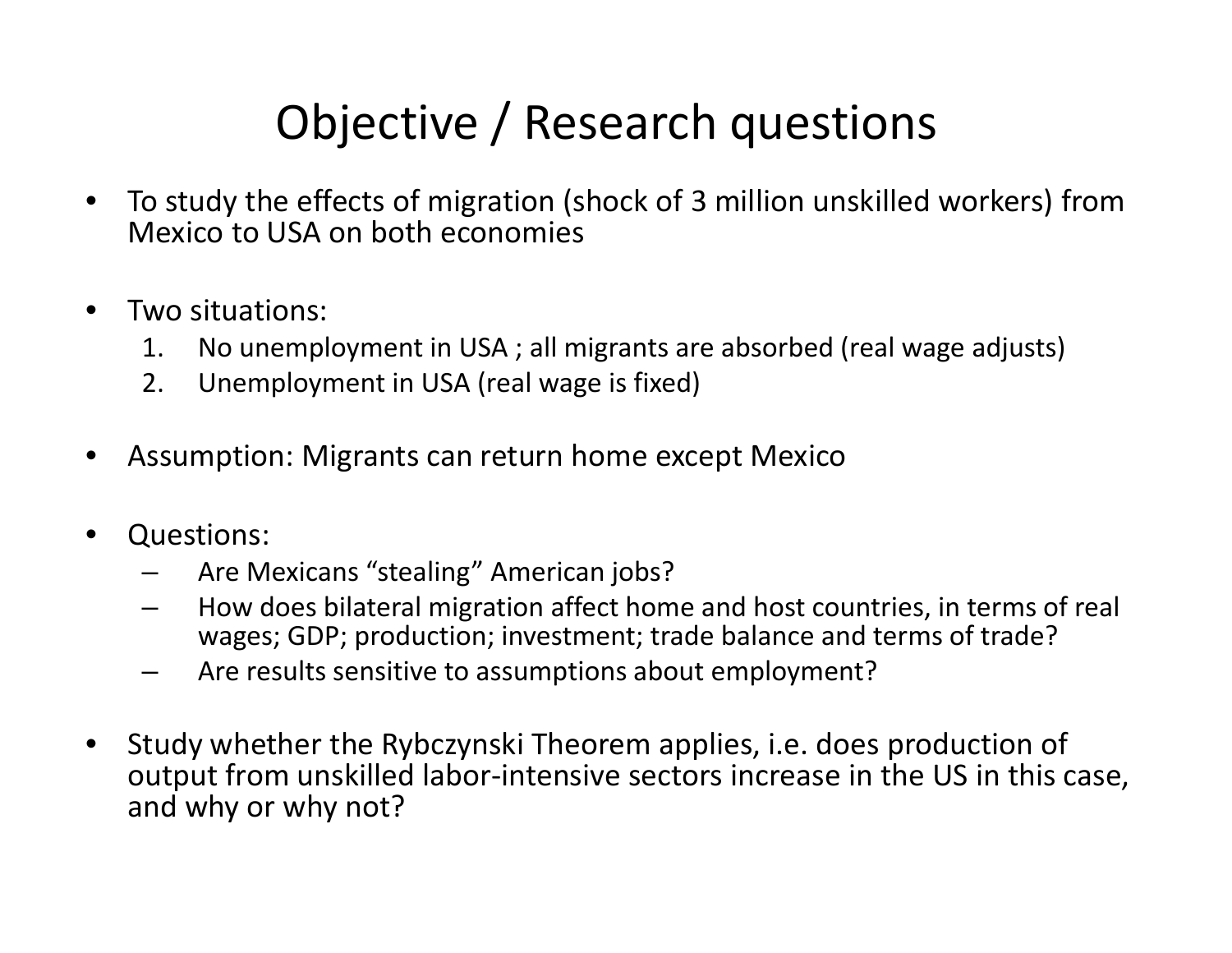# Closures and shock

### **Case 1: No unemployment in the US**

**LEXP\_REG = all other countries**

Standard migration model closure with two swaps: **USA**

- 1. swap c\_MIGNOSP(LAB\_COMM,NONMEX,LIMP\_REG) <sup>=</sup> SLACKENDMIG(LAB\_COMM,NONMEX,LIMP\_REG)
- → We will only shock c\_MIGNOSP from Mexico to USA (no extra out-migration from other regions)
- 2. swap c\_SLACKRMIGS(LAB\_COMM,NONMEX,LIMP\_REG) <sup>=</sup> c\_RMIGSP\_C(LAB\_COMM,NONMEX,LIMP\_REG)
- $\rightarrow$  Allows negative or positive return migration from USA for non-Mexico regions

### **Case 2: Unemployment in the US**

One additional swap:

swap c\_shiftlf("unsklab","USA",LIMP\_REG) <sup>=</sup> p\_RWAGE("unsklab","USA",LIMP\_REG)

 $\rightarrow$  Fixed wages for unskilled labor in the US

### **Shock: Unemployment in the US**

shock c\_MIGNOSP("unsklab","Mexico","USA") <sup>=</sup> 3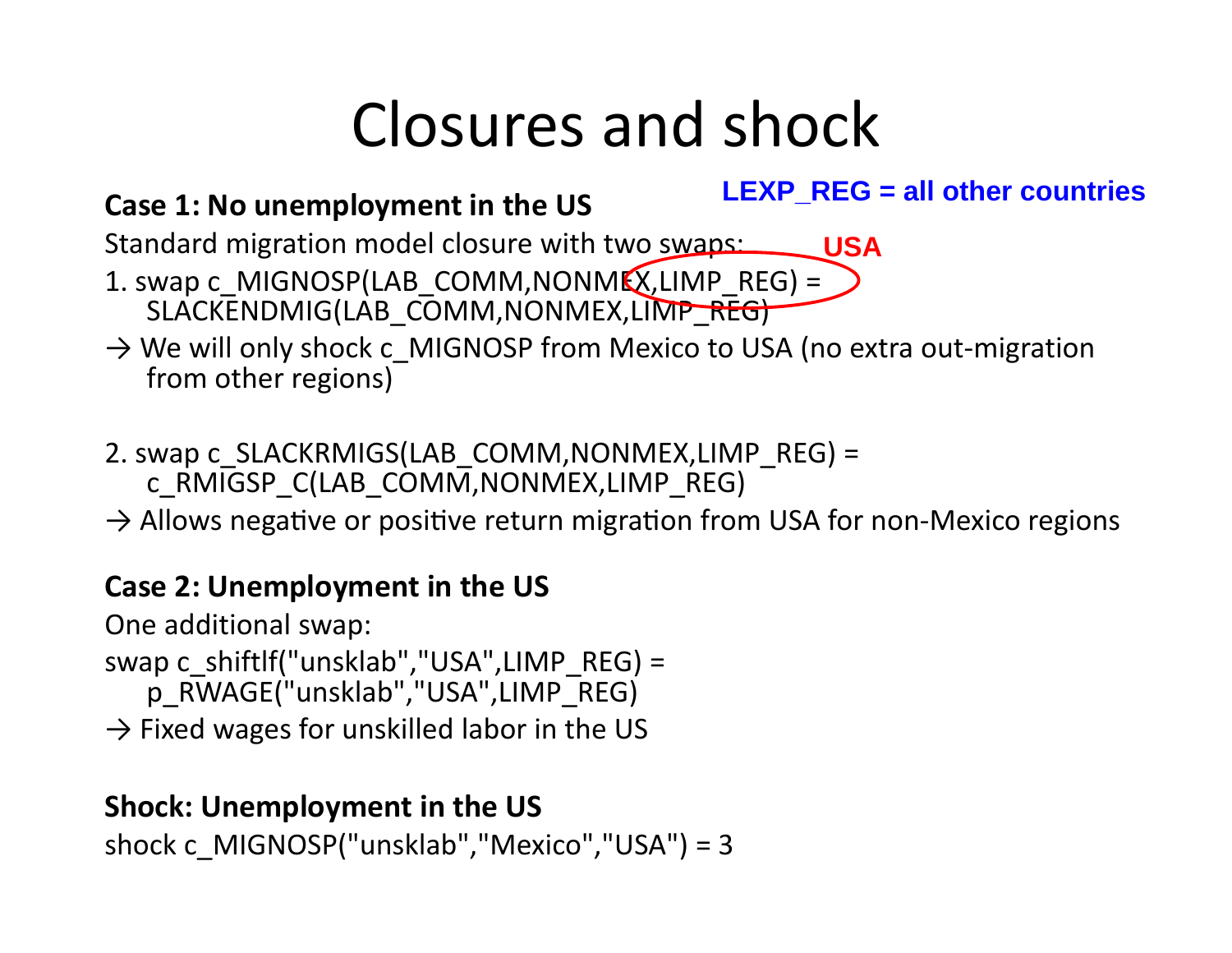## Results: Changes in income

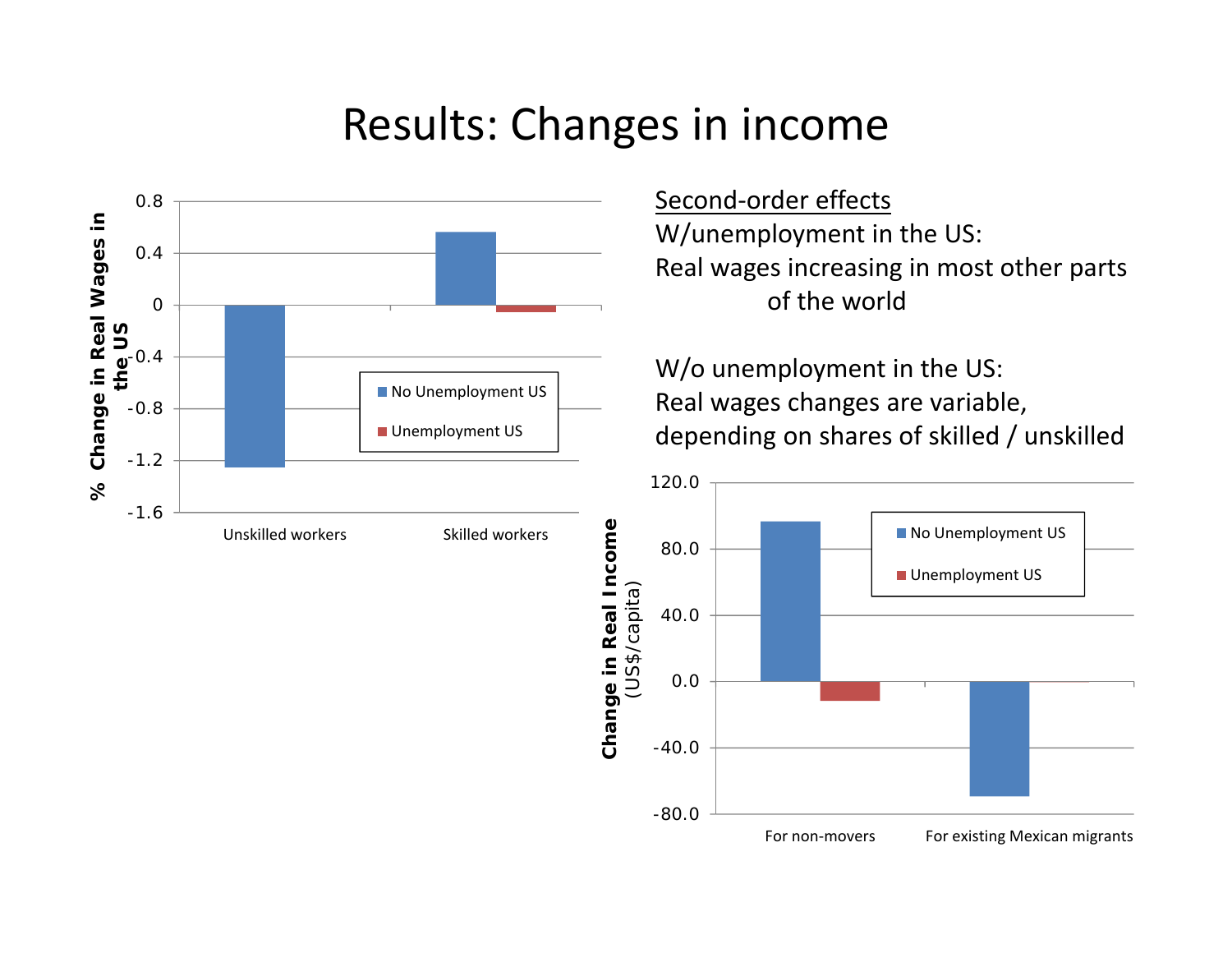## Results: Changes in Macroeconomic Variables (GDP)

|                             | USA      |                 | Mexico   |                        |
|-----------------------------|----------|-----------------|----------|------------------------|
|                             |          | Ordinary Change |          | <b>Ordinary Change</b> |
|                             | % Change | (US\$MI)        | % Change | (US\$MI)               |
| With Unemployment in USA    | $-0.01$  | -1472           | $-1.77$  | $-10953$               |
| Without Unemployment in USA | 0.87     | 87608           | $-1.77$  | $-10949$               |



#### Explanation:

With unemployment in the USA, overall GDP decreases, despite then influx of migrants. The US economy cannot absorb all migrants; production goes down. Without US unemployment, production and GDP increase in the US.

For Mexico, 3 million unskilled workers to migrate, so GDP decreases.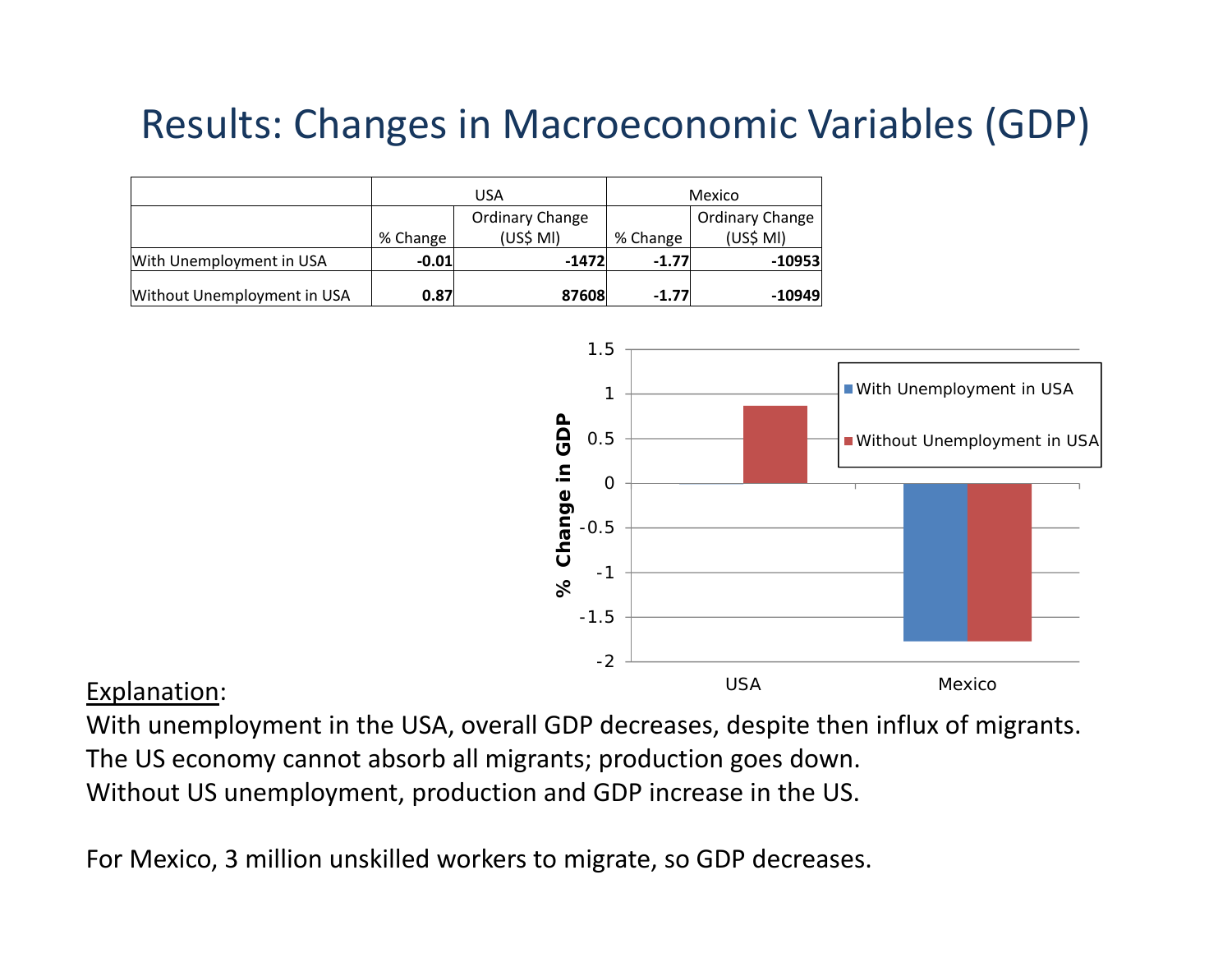### Results: Changes in Macroeconomic Variable (Other Variables)

qcgds USA Mexico unempusa | -0.06229 -2.33683 empusa | 1.06799 -2.64196

Change in Investment

#### % Change in Savings

DTBALY USA Mexico

unempusa | 272.1006 3532.825 empusa ‐15164 3907.861

|                 | USA        | Mexico  |
|-----------------|------------|---------|
| <b>unempusa</b> | $-0.20359$ | 0.33243 |
| empusa          | 0.89567    | 0.32643 |

### Change in Current Acct Balance (\$Ml)

| By Mexican Workers in USA (\$MI) |          |  |  |
|----------------------------------|----------|--|--|
| <b>unempusa</b>                  | 9902.051 |  |  |
| <b>lempusa</b>                   | 9659.396 |  |  |

### Change in Trade Balance (\$Ml)

| DTBAL    | USA       | Mexico     |
|----------|-----------|------------|
| unempusa | 10015.25  | -6334.26   |
| empusa   | -5706.591 | $-5716.26$ |

#### Change in ToT

| tot      | <b>USA</b> | Mexico  |
|----------|------------|---------|
| unempusa | $-0.23822$ | 0.99833 |
| empusa   | $-0.1986$  | 1.05364 |

#### Explanation:

With unemployment in USA: Savings and investment declined in USA but with migration, US becomes more competitive in production and change in trade balance is positive. ToT falls.

Without unemployment in USA: Trade balance is negative for USA, though terms of trade falls implying US becomes more competitive. WHY? (Does Rybczinski Theorem work? Does it imply that more production in sectors which are unskilled‐labour intensive such as agriculture and replacing some skilled workers in skilled‐labour intensive sector as well?)

In case of Mexico, due to migration, wage rate increases as does cost of production, ToT goes up and there is <sup>a</sup> fall in Trade balance. However, increased remittances neutralize the negative effect and change in current account becomes positive.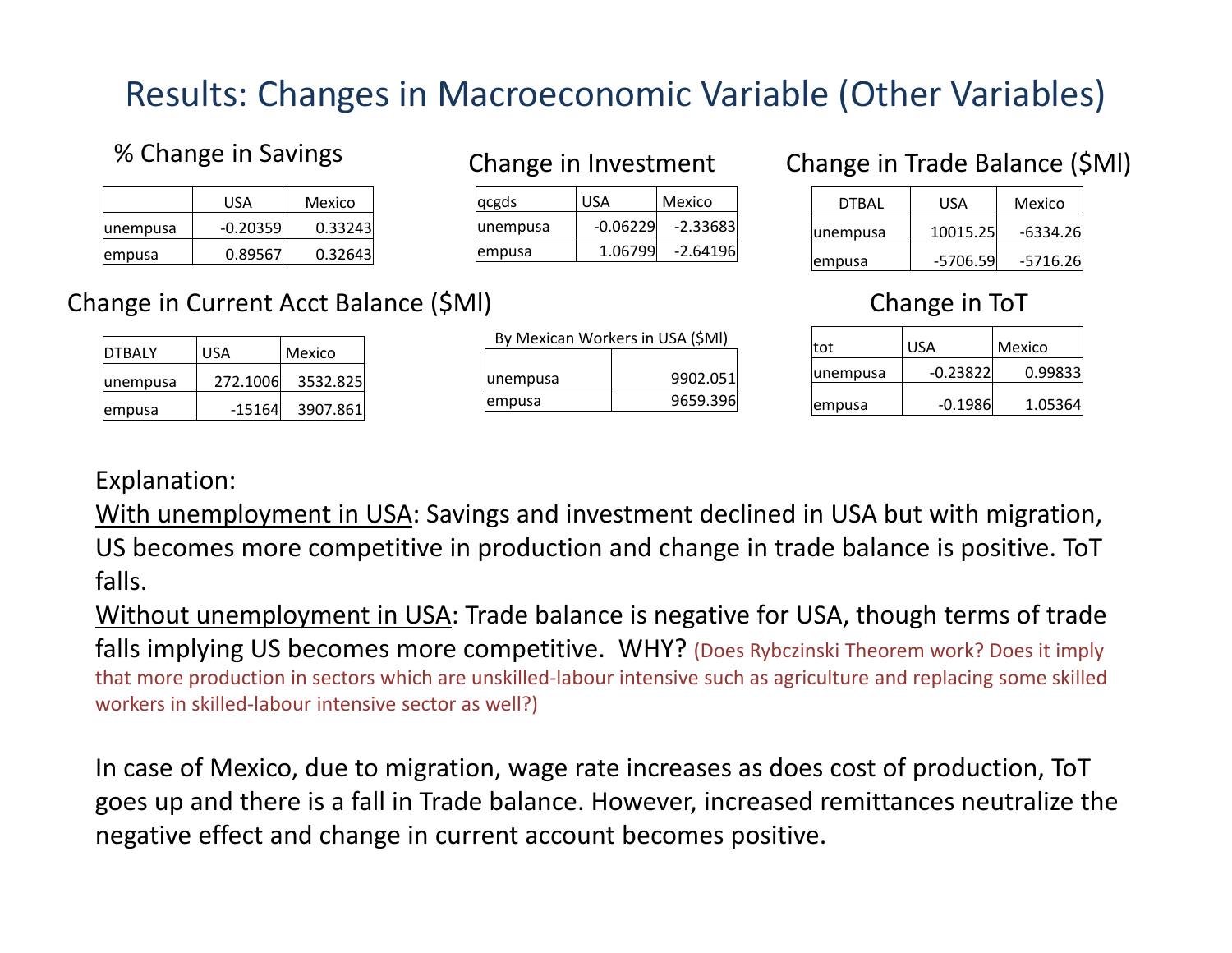## Changes in demand (Largest effects are seen in private demand)

### $Q_p$  = private hhld demand for commodity i in region r

|                          | <b>USA</b> | <b>Mexico</b> |
|--------------------------|------------|---------------|
| 1 Crops                  | 2.17       | $-3.03$       |
| 2 Livestock              | 1.27       | $-1.70$       |
| 13 meat                  | 1.46       | $-1.77$       |
| 4 Dairy                  | 1.42       | $-1.76$       |
| 5 Food                   | 1.37       | $-1.84$       |
|                          |            |               |
| 10 metals                | 0.89       | $-1.04$       |
| 11 autos                 | 1.06       | $-0.60$       |
|                          |            |               |
| <b>14 HH Utilities</b>   | 1.16       | $-1.16$       |
| <b>15 Construction</b>   | 0.94       | $-0.45$       |
| 16 Trade                 | 1.14       | $-0.60$       |
| 17 Transport             | 1.06       | $-0.53$       |
| <b>18 Communications</b> | 0.97       | $-0.39$       |
| <b>19 Financial</b>      | 0.99       | $-0.51$       |
| <b>20 Insurance</b>      | 0.35       | 1.32          |

Without unemployment

Demand for all goods increases in the US; **especially unskilled labor‐intensive goods**

Demand for nearly all goods decreases in Mexico

|                          | <b>USA</b> | <b>Mexico</b> |
|--------------------------|------------|---------------|
| 1 Crops                  | 0.74       | $-2.97$       |
| 2 Livestock              | 0.19       | $-1.63$       |
| 3 Meat                   | 0.23       | $-1.74$       |
| 4 Dairy                  | 0.24       | $-1.73$       |
| 5 Food                   | 0.23       | $-1.81$       |
|                          |            |               |
| 10 metals                | $-0.04$    | $-0.58$       |
| <b>11 autos</b>          | $-0.08$    | $-0.52$       |
|                          |            |               |
| <b>14 HH Utilities</b>   | $-0.2$     | 1.37          |
| <b>15 Construction</b>   | $-0.16$    | 0.34          |
| 16 Trade                 | $-0.18$    | 1.17          |
| 17 Transport             | $-0.09$    | $-0.08$       |
| <b>18 Communications</b> | $-0.07$    | $-0.09$       |
| <b>19 Financial</b>      | $-0.23$    | 2.5           |
| 20 Insurance             | $-0.14$    | 0.5           |

With unemployment

Only demand for unskilled labor‐intensive goods increases in the US

Demand for unskilled labor‐intensive goods falls in Mexico, but demand for **capital‐intensive goods** increases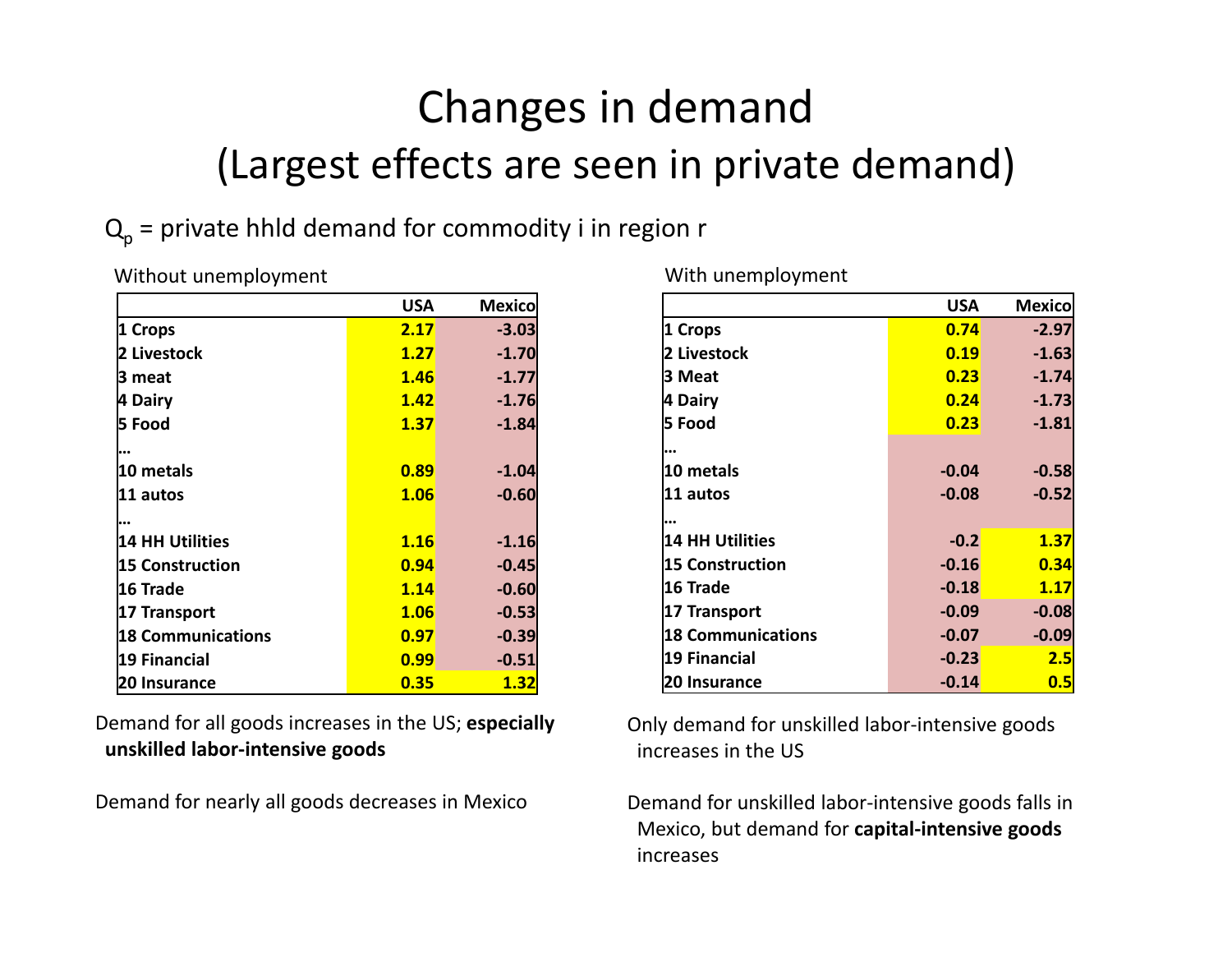### Changing Demand for Endowments in USA

#### **Without Unemployment**

#### With Unemployment

| <b>USA</b>  |                |         |  |  |
|-------------|----------------|---------|--|--|
| unskilled   | <b>Skilled</b> | Capital |  |  |
| 1.21        | 0.77           | 0.74    |  |  |
| <b>1.79</b> | 1.35           | 1.31    |  |  |
| 1.93        | 0.62           | 0.52    |  |  |
| 2.15        | 0.86           | 0.76    |  |  |
| 2.80        | 0.72           | 0.56    |  |  |
| 0.75        | 0.38           | 0.35    |  |  |
| 2.51        | 0.18           | 0.00    |  |  |
| <b>2.80</b> | 0.47           | 0.29    |  |  |
| 2.54        | 0.21           | 0.03    |  |  |
| 2.35        | 0.02           | $-0.16$ |  |  |
| 2.42        | 0.10           | $-0.08$ |  |  |
| 2.67        | 0.34           | 0.16    |  |  |
| 2.63        | 0.30           | 0.12    |  |  |
| <b>2.80</b> | 0.46           | 0.28    |  |  |
| <u>2.12</u> | $-0.46$        | $-0.65$ |  |  |
| 2.39        | $-0.69$        | $-0.93$ |  |  |
| 2.52        | $-0.57$        | $-0.81$ |  |  |
| 2.85        | 0.52           | 0.34    |  |  |
| 2.56        | 0.23           | 0.05    |  |  |
| 2.31        | $-0.02$        | $-0.20$ |  |  |
| 2.84        | 0.50           | 0.32    |  |  |
| <u>2.22</u> | $-0.10$        | $-0.28$ |  |  |
| 2.34        | 0.50           | 0.35    |  |  |

|                        | <b>USA</b> |                |         |  |
|------------------------|------------|----------------|---------|--|
|                        | unskilled  | <b>Skilled</b> | Capital |  |
| 1 Crops                | 0.74       | 0.32           | 0.32    |  |
| 2 Livestock            | 0.19       | 0.33           | 0.33    |  |
| 3 meat                 | 0.23       | 0.26           | 0.26    |  |
| 4 Dairy                | 0.24       | 0.19           | 0.18    |  |
| 5 Food                 | 0.23       | 0.22           | 0.21    |  |
| <b>6 OthPrimary</b>    | 0.01       | 0.13           | 0.12    |  |
| 7 woodpap              | $-0.02$    | 0.13           | 0.12    |  |
| 8 texwap               | $-0.02$    | 0.53           | 0.51    |  |
| 9 pchemineral          | $-0.06$    | 0.22           | 0.21    |  |
| 10 metals              | $-0.04$    | 0.34           | 0.33    |  |
| 11 autos               | $-0.08$    | 0.20           | 0.19    |  |
| <b>12 Electronics</b>  | $-0.11$    | 0.71           | 0.70    |  |
| 13 othmnfcs            | $-0.09$    | 0.46           | 0.45    |  |
| 14 hhutilities         | $-0.20$    | $-0.13$        | $-0.14$ |  |
| <b>15 Construction</b> | $-0.16$    | $-0.03$        | $-0.05$ |  |
| 16 Trade               | $-0.18$    | $-0.02$        | $-0.04$ |  |
| 17 Transport           | $-0.09$    | 0.14           | 0.13    |  |
| <b>18 Communicatns</b> | $-0.07$    | $-0.02$        | $-0.03$ |  |
| 19 Financial           | $-0.23$    | $-0.08$        | $-0.09$ |  |
| 20 Insurance           | $-0.14$    | $-0.07$        | $-0.08$ |  |
| <b>21 Busservices</b>  | $-0.23$    | $-0.02$        | $-0.04$ |  |
| 22 Otherservice        | $-0.22$    | $-0.13$        | $-0.14$ |  |
| Total                  | $-0.31$    | $-0.04$        | $-0.04$ |  |

Explanation: Demand for unskilled workers increased more in the primary sectors. In case of without unemployment the demand has gone up even in the secondary and tertiary sectors. So there is <sup>a</sup> tendency to use more unskilled workers when wages go down (in case of no unemployment).